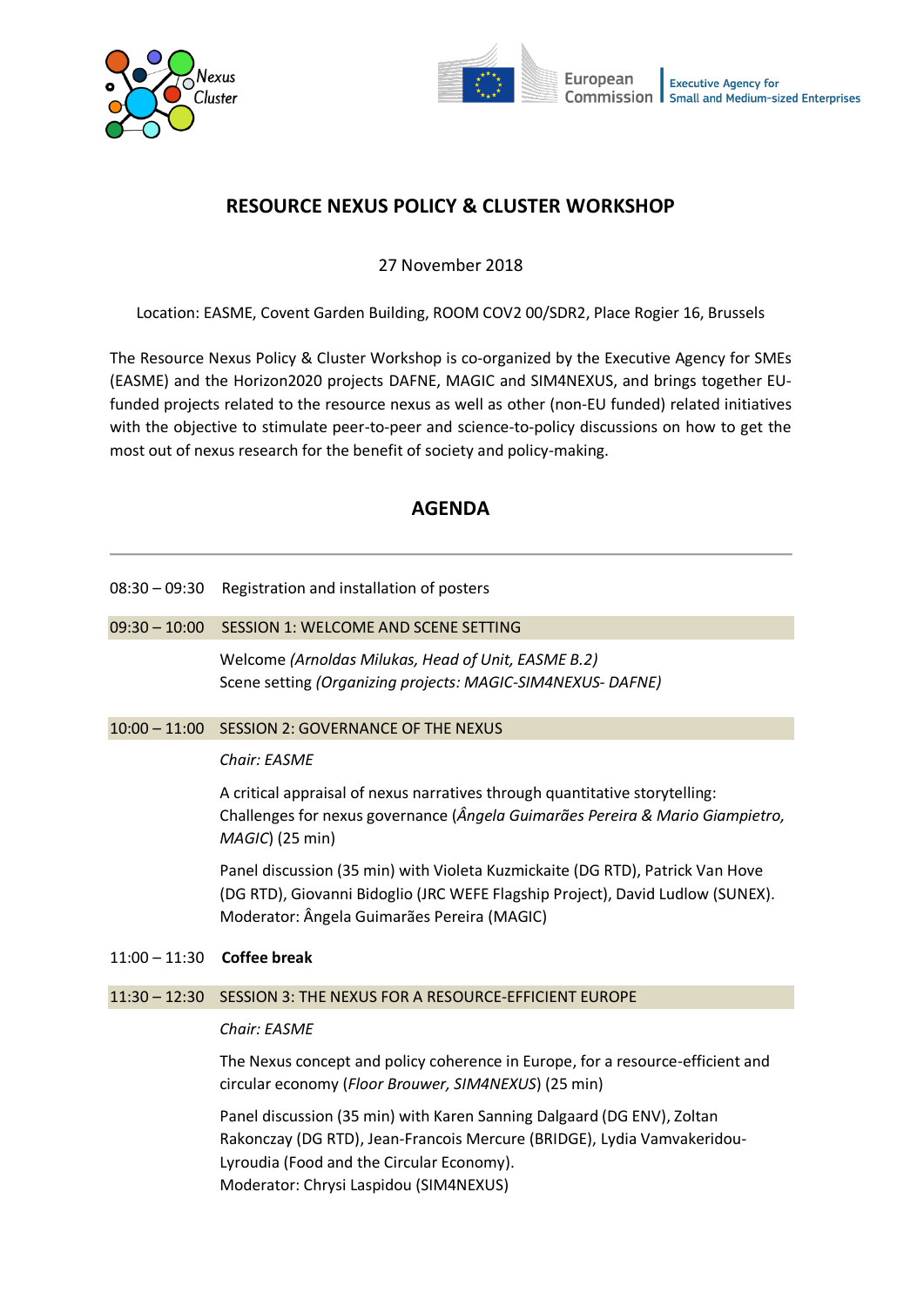#### 12:30 – 13:30 NEXUS PROJECT LANDSCAPE – PLENARY PITCH SESSION

Flash presentations of different invited projects supported or not by EU funding, including of other institutions

#### 13:30 – 14:30 LUNCH AND POSTER & VIDEO PRESENTATIONS

Poster and video presentations of invited projects supported or not by EU funding, including of other institutions

## 14:30 – 15:30 SESSION 4: THE NEXUS IN TRANSBOUNDARY SYSTEMS IN DEVELOPING **COUNTRIES**

#### *Chair: EASME*

The nexus in transboundary systems in developing countries (*Phoebe Koundouri, DAFNE*) (25 min)

Panel discussion (35 min) with Panagiotis Balabanis (DG RTD), Claudia Ringler (IFPRI), Kidanemariam Jembere Tiruneh (GWP Southern Africa), Jennifer Braun (GIZ). Moderator: Jasminko Novak (DAFNE)

### 15:30 – 15:40 **Coffee break**

# 15:40 – 16:40 NEXUS PROJECT CLUSTER – PARALLEL DISCUSSION TABLES WORLD CAFÉ STYLE

Purpose of the Nexus Project Cluster and explanation of World Café (10 min) *Floor Brouwer (SIM4NEXUS)*

Table 1: Initiatives for scientific publications *Moderators: Chrysi Laspidou and Lydia Vamvakeridou-Lyroudia (SIM4NEXUS)*

Table 2: Nexus dialogues – policy interaction in Europe and in third countries (e.g. Latin America) *Moderators: Tamara Avellán (UNU-FLORES) and Isabel Pasternack (GIZ)*

Table 3: Nexus research and the Sustainable Development Goals *Moderators: Phoebe Koundouri and Jasminko Novak (DAFNE)*

# 16:40 – 17:10 WORKING TOGETHER – NEXT STEPS/ACTION POINTS; FEEDBACK FROM WORLD CAFÉ MODERATORS, FOLLOWED BY Q&A

*Chair: EASME*

#### 17:10 – 17:15 CLOSURE

*Franz Immler, Head of Climate Action Sector, EASME B.2*



DAFNE, MAGIC and SIM4NEXUS have received funding from the European Union's Horizon 2020 research and innovation programme under Grant Agreements No. 690268, 689669 and 689150, respectively.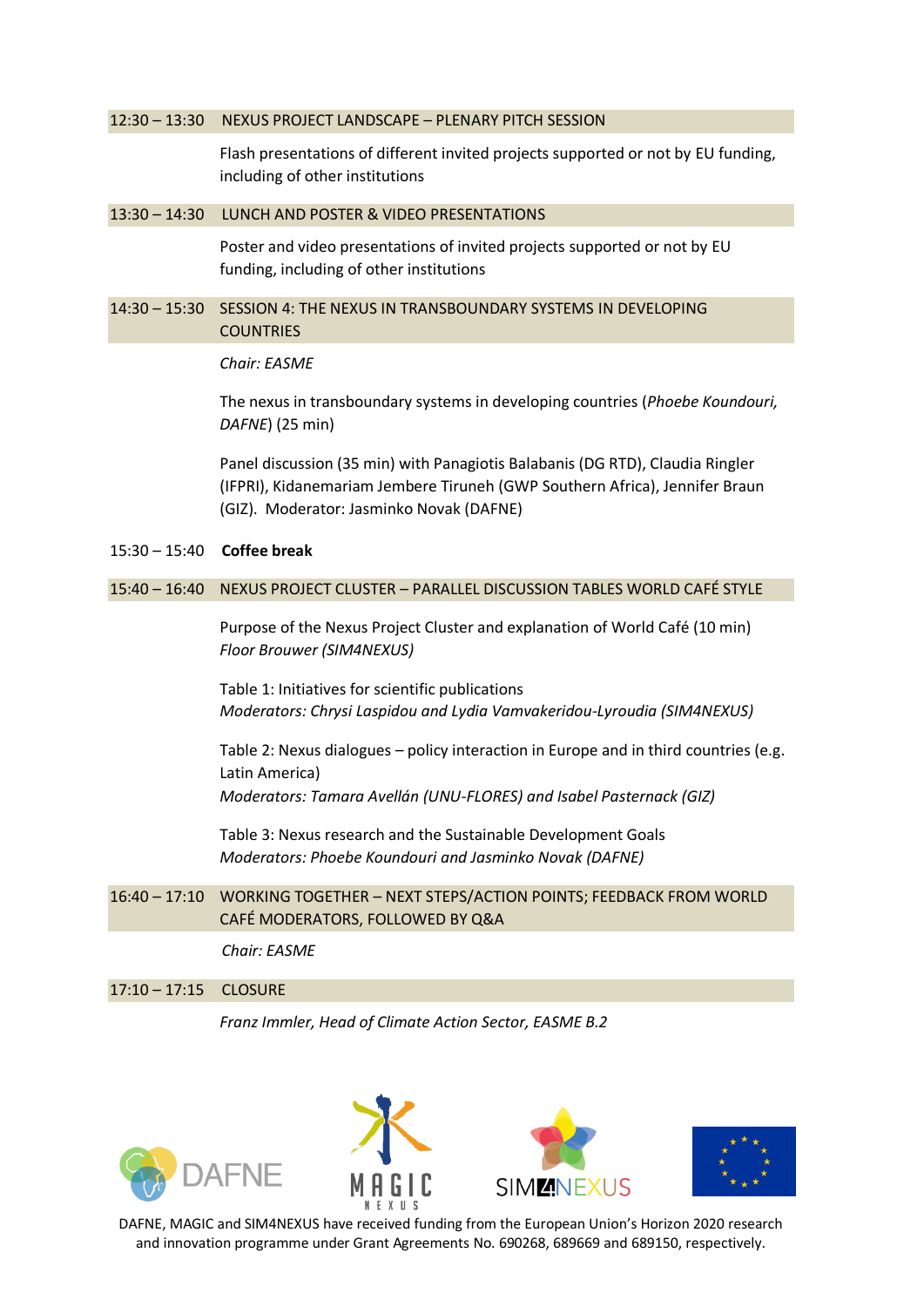



# Pitch presentations (12:30 – 13:30)

| Last name      | First name              | Affiliation                                                         | Project                                                                                                                    |
|----------------|-------------------------|---------------------------------------------------------------------|----------------------------------------------------------------------------------------------------------------------------|
| Melandri       | Daniela                 | <b>Future Cities Catapult</b>                                       | Sustainable Urbanisation Global Initiative (SUGI)                                                                          |
| <b>Braun</b>   | Jennifer                | GIZ                                                                 | Water and Energy for Food (WE4F)                                                                                           |
| Fox-Kamper     | Runrid                  | ILS Research Institute for Regional and<br><b>Urban Development</b> | FEW-meter                                                                                                                  |
| Kramer         | Annika                  | adelphi                                                             | Mainstreaming the Water-Energy-Food Security<br>Nexus into Sectoral Policies and Institutions in the<br><b>Arab Region</b> |
| Ludlow         | David                   | <b>UWE Bristol</b>                                                  | <b>SUNEX</b>                                                                                                               |
| Melo           | Oscar                   | Pontificia Universidad Catolica de Chile                            | Next Ag                                                                                                                    |
| <b>Mercure</b> | Jean-Francois           | Radboud University/Cambridge University                             | <b>BRIDGE</b>                                                                                                              |
| Ringler        | Claudia                 | <b>IFPRI</b>                                                        | various                                                                                                                    |
| Schaap         | Nynke                   | Arcadis                                                             | The complementarities between WEF-approach<br>and water diplomacy                                                          |
| Schmiers       | Tina                    | GIZ                                                                 | Nexus Regional Dialogue Programme                                                                                          |
| Tiruneh        | Kidanemariam<br>Jembere | <b>GWP Southern Africa</b>                                          | EU WEF Nexus Regional Dialogues                                                                                            |
| Varga          | Liz                     | <b>Cranfield University</b>                                         | <b>Stepping Up</b>                                                                                                         |







DAFNE, MAGIC and SIM4NEXUS have received funding from the European Union's Horizon 2020 research and innovation programme under Grant Agreements No. 690268, 689669 and 689150, respectively.